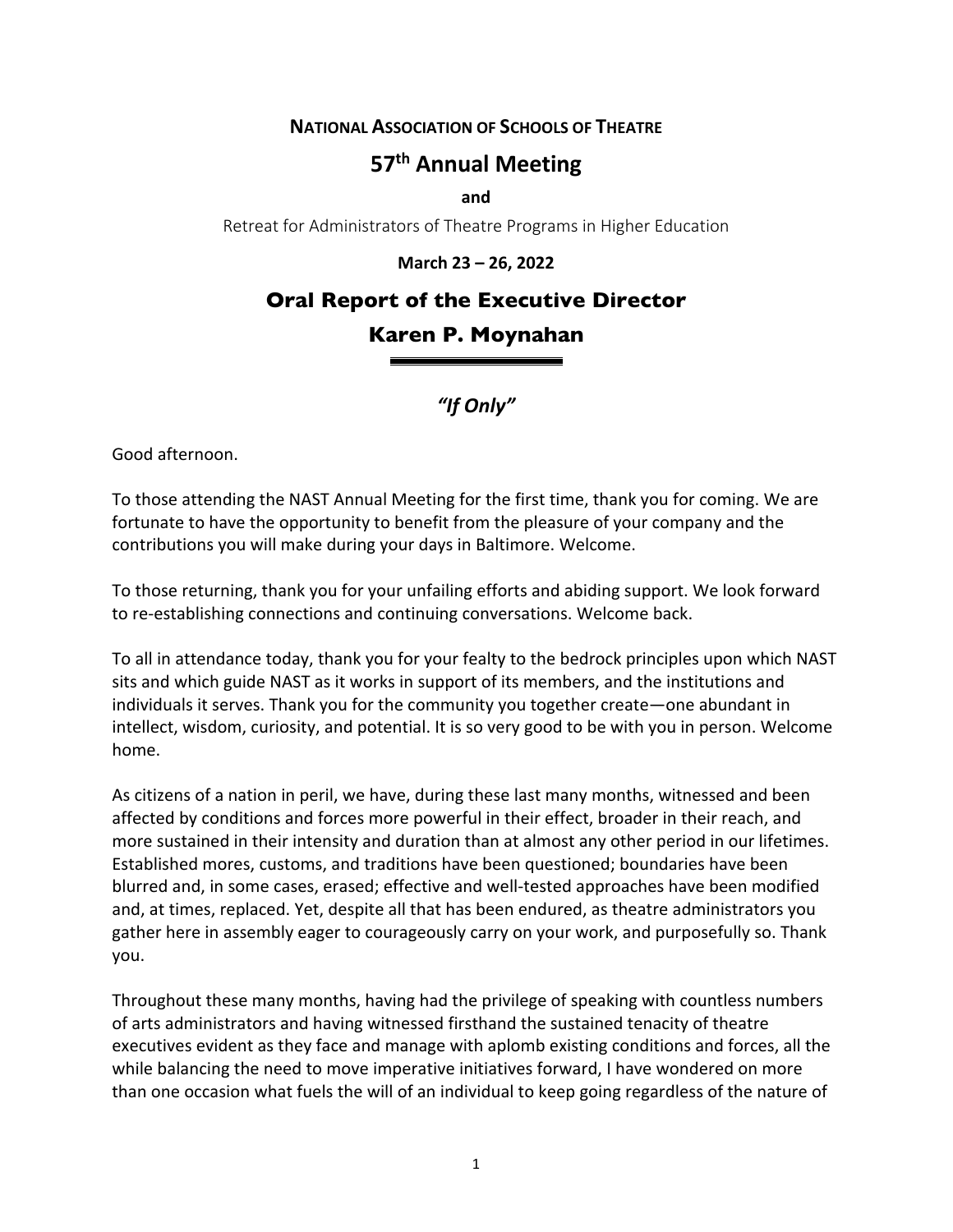a challenge or its intensity. What conditions must exist to propel an individual to arise each day to face the same challenges as those faced the day before, and the day before that, as well as those that have arisen overnight which will accompany the new day, and do it all over again. Pondering this observation, the words of Rudyard Kipling offered in a favorite poem came to mind and provided insight into a prevailing mindset which has been pervasive among arts executives not only throughout these last thirty-six months, but for the many years preceding. The poem is powerful in the timelessness of its message. The words console, remind, speak of hope, and clearly affirm the possibilities inherent in the future. Allow me to share these words with you, and the perspective they offer to us at this time.

> *If by Rudyard Kipling*

*If you can keep your head when all about you Are losing theirs and blaming it on you, If you can trust yourself when all men doubt you, But make allowance for their doubting too;*

*If you can wait and not be tired by waiting, Or being lied about, don't deal in lies, Or being hated, don't give way to hating, And yet don't look too good, nor talk too wise;*

*If you can dream—and not make dreams your master; If you can think—and not make thoughts your aim; If you can meet with Triumph and Disaster And treat those two impostors just the same;*

*If you can bear to hear the truth you've spoken Twisted by knaves to make a trap for fools, Or watch the things you gave your life to, broken, And stoop and build 'em up with worn-out tools;*

*If you can make one heap of all your winnings And risk it on one turn of pitch-and-toss, And lose, and start again at your beginnings And never breathe a word about your loss;*

*If you can force your heart and nerve and sinew To serve your turn long after they are gone, And so hold on when there is nothing in you Except the will which says to them: 'Hold on!'*

*If you can talk with crowds and keep your virtue,*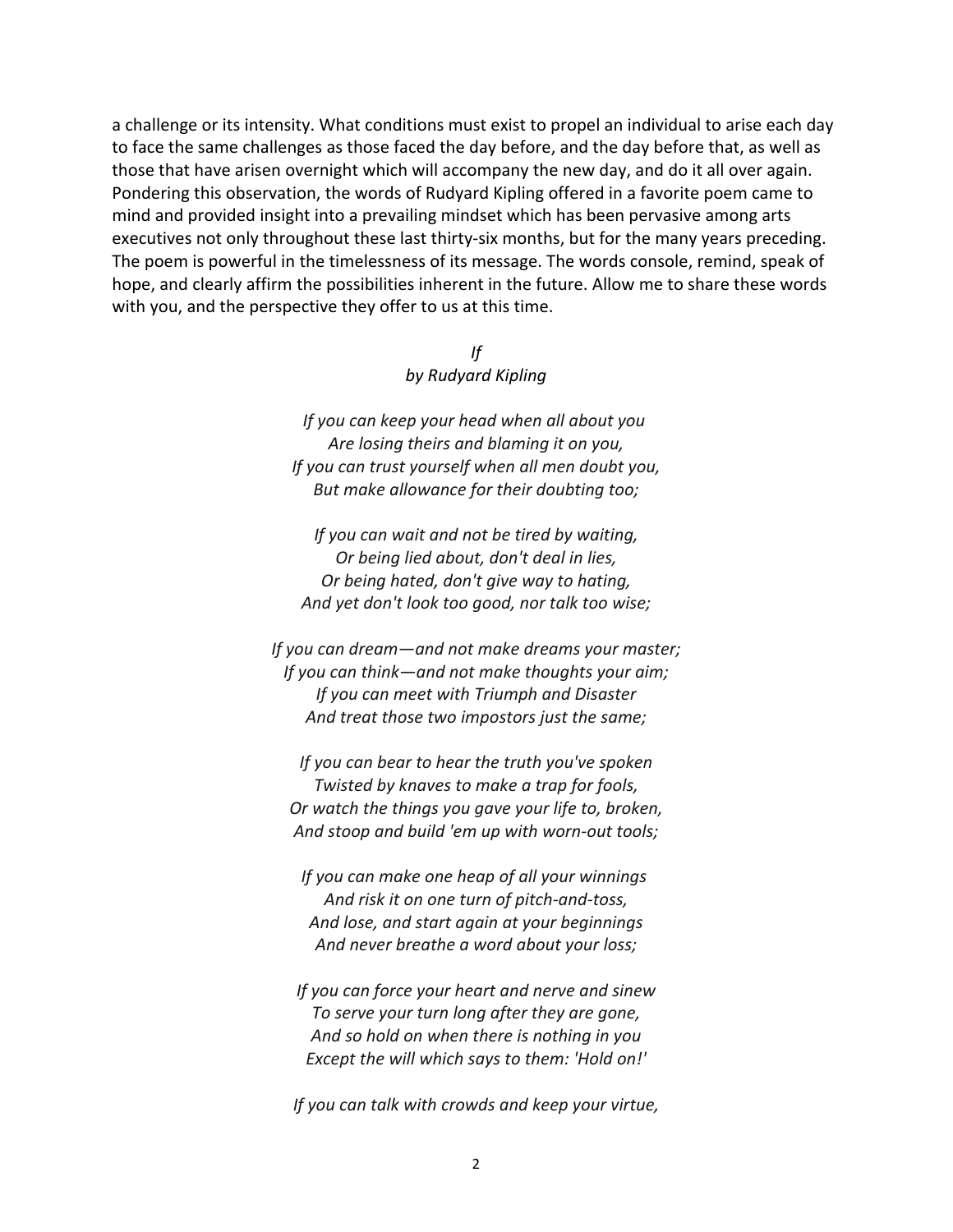*Or walk with Kings—nor lose the common touch, If neither foes nor loving friends can hurt you, If all men count with you, but none too much;*

*If you can fill the unforgiving minute With sixty seconds' worth of distance run, Yours is the Earth and everything that's in it, And—which is more—you'll be a Man, my son!*

It has often been suggested that this poem, written circa 1895, was meant to be a set of rules for "grown up living" Kipling intended for his son. More likely, as noted in his autobiography posthumously published in 1937 entitled *Something of Myself*, Kipling, by his own admission, suggests that he was inspired by Lieutenant Leander Starr Jameson, the unsuccessful leader of the Jameson Raid, a failed attempt by the British to settle the ongoing dispute regarding the annexation of the Transvaal province in northeastern South Africa, and likely one of the significant factors which led to the Boer War of 1899–1902. Regardless, the poem's intended message seems as poignantly applicable to his son as it does to Lieutenant Jameson. In point of fact, its message is as prescient and applicable to us today as it may have been to these gentlemen when it was written in 1895.

Although we might suggest that "the Earth and everything that's in it" is well beyond our reach, we also understand that no pursuit is in vain, for the possibility of success exists in various degrees, forms, and natures. Guided by Mr. Kipling's approach to queries offered in the form of suppositions that frame "if" conditions, it seems prudent for us to take the time to revisit, and as or if necessary recommit our attention to the conditions that have served throughout history as the foundational pillars of NAST—pillars upon which our guiding principles rest—principles that inform the efforts of theatre executives as they strive to educate and train students to the highest level of expertise possible—expertise that serves to advance the field of theatre not only for the benefit of those who live within it, but for those who cannot or should not live without it.

Theatre administrators gather in community at this Annual Meeting sharing commonalities one of which, without question is the deeply held desire to connect and interact in person. This desire is palpable; it is tangible. We witness it in the warm greetings, kind words, and effervescent smiles exchanged among attendees. Although it has been thirty-six months since our last gathering, we have arrived here in Baltimore and picked up where we left off seamlessly so. But it is clear that that which truly and concretely connects us transcends a mere desire. In fact, the connection is a result of and attributable to a long-standing bond which exists between and among theatre administrators—a bond firmly rooted in at least three abiding truths, which although may not always be self-evident, are nonetheless ubiquitously present.

First and foremost, NAST theatre administrators share a common vision.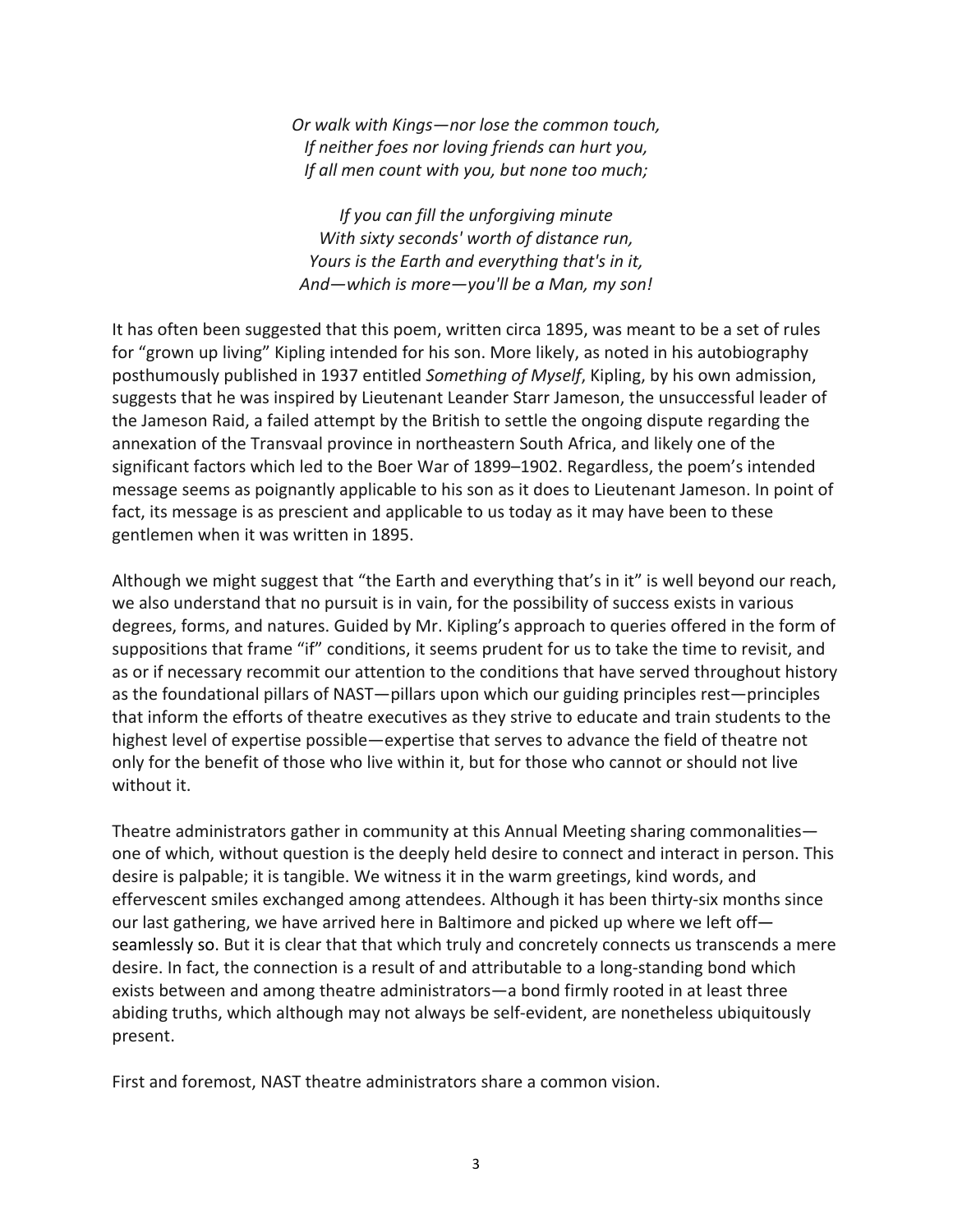- A vision that reflects an understanding that theatre as an artform is a critical aspect of human life, and that it must be nurtured and shared.
- A vision that reflects an understanding that it is our responsibility to protect, defend, advocate for, and advance theatre as an artform, without pause or hesitation.
- A vision that reflects an understanding that efforts in the academy must include pursuits that ensure the development of competency, excellence, and virtuosity in the students enrolled today and those we will welcome in the days and years yet to come.

Second, individually and collectively, theatre administrators are committed to this vision.

- A commitment that is exemplified by an understanding that theatre administrators together, and united in common cause, represent a formidable voice, one backstopped by a set of comprehensive national standards, your standards, that for over fifty years have spoken loudly and clearly about the rigor expected of both institutions teaching theatre and students enrolled in theatre study.
- A commitment that is exemplified by actions that advance not only the initiatives of one's own institution, but as well, support, assist, and advance the efforts of all involved in the discipline of theatre. A commitment driven by an understanding that each institution holds a responsibility to give, as well as the privilege to receive, and that at any time due to current realities, the path of an institution's "give and take" pendulum can change direction without notice or warning, and therefore, its ability to give or necessity to take will fluctuate; an understanding that any such fluctuation will be absorbed within this finely tuned system—one that embraces and seeks to balance the inevitable ebbs and flows—for the benefit of all.
- A commitment that ensures that rhetoric employed is used for positive and constructive good—to persuade through intellectual and well-considered thought the value of theatre study, rather than as a weapon to discredit or disparage another for the intentional purpose of individual gain. We would be wise to remember that disciplinespecific fields, and therefore the institutions that offer study within them, tend to be painted with the same brush. The singular success of one is, or often can be, attributed to all—an unquestionable benefit. But as well, the singular failure of another can, and often does, color or cast a pall over the entire field. Therefore, it is prudent to work together to not only realize but to advance the successes of all.

And third, deep and abiding respect must be offered to all, at all times, and in all circumstances. This includes a willingness to listen rather than to talk over, to contribute rather than to tear down, and to engage rather than to stand aside. If we are to remain dedicated to these truths, it is important to continue to embrace each and every voice, to celebrate and defend the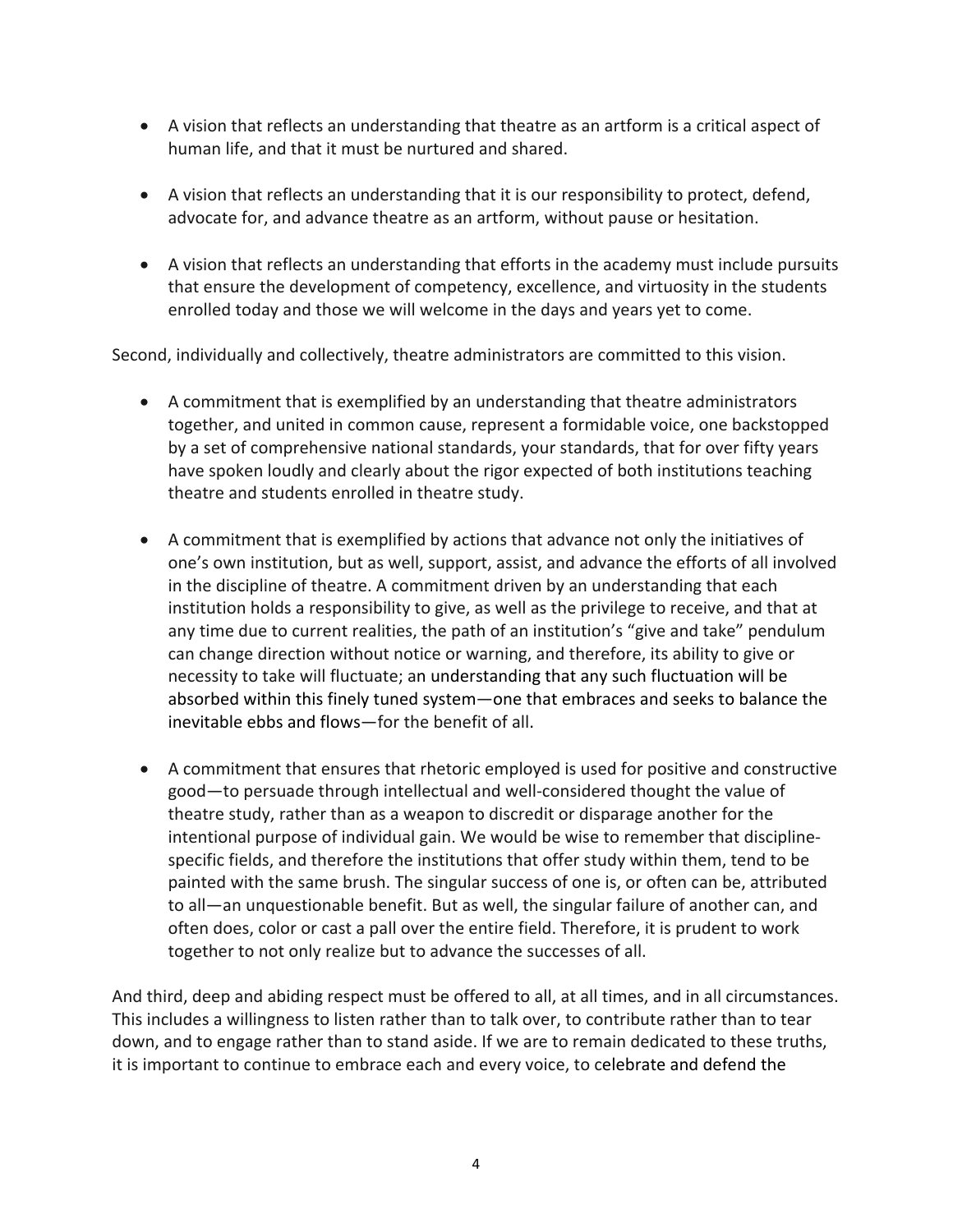collective diversity of mind and thought, and to continue to recognize each institution's unique mission and purpose.

If we remain committed to the shared ownership of these conditions, we will continue to be drawn together, to remain bound in our purpose, to advance our pursuits, to be the beneficiaries of our collective will, and to secure the freedom and independence necessary to ensure that we as artists maintain our ability to create, make, and innovate—unencumbered by barriers.

If we are united in vision, focused on commitments, and aligned in efforts as a community, we will not only protect our right and liberty to continue our work, but as well, maintain a posture that will enable us to mobilize as may be necessary to address forces that seek to weaken our resolve, divide our loyalties, divert our attentions, and challenge our allegiances. It is within our power to ensure that no force would ever be successful in causing or attempting to cause such destruction within our ranks. It is our responsibility to continue to maintain a stand-ready posture, capable in its resolve, of addressing any affront that may arise. Although we hope that such would not be necessary, as students of history, we of course, know better.

Our greatest asset is without question our greatest defense—a collective expanse of subject matter knowledge. We are wise to remember that: theatre is our artform; NAST is our organization; the national standards are ours—conceived, developed, reviewed, applied, embraced, aspired to, and met—by us. It is the collective community of those involved in theatre and theatre study, after all, who own the content, and it is these individuals who should rightly determine the means and terms by which it should be understood. To relinquish the responsibility for the care and feeding of this discipline to non-artists would result in devasting effects—including the possibility of characterizing the discipline as irrelevant to the livelihood of our country, the richness and vitality of our culture, and the spirit and will of our citizens.

In addition to all else that we must do, we must remain vigilant in our efforts. Although there are taxes on time and energies at the moment, the need to remain engaged has never been more acute. The participation of each theatre administrator in some form or fashion is paramount. You can make a difference. Continue to remain engaged—in your field, in your department, on your campuses, with your colleagues at other institutions, and in the work of NAST. Continue to support, and preferably lead, efforts that speak to and demonstrate the importance of theatre study and its positive effect. Remain abreast of federal and state initiatives. Two initiatives under consideration at this time worthy of your attention and watchful eye include the intention on the part of the federal government to re-regulate rules pertaining to gainful employment, and the interest of a state government to require that public institutions in that state change institutional accreditors every five years—the ability of which to do so was unleashed in federal regulations released on November 1, 2019. Although upon first read these initiatives may seem harmless, the first has the ability to remove from institutions existing freedoms and autonomy, and to tie decisions regarding whether a discipline-specific field is fit to "gainfully employ" students to an answer which may predicated